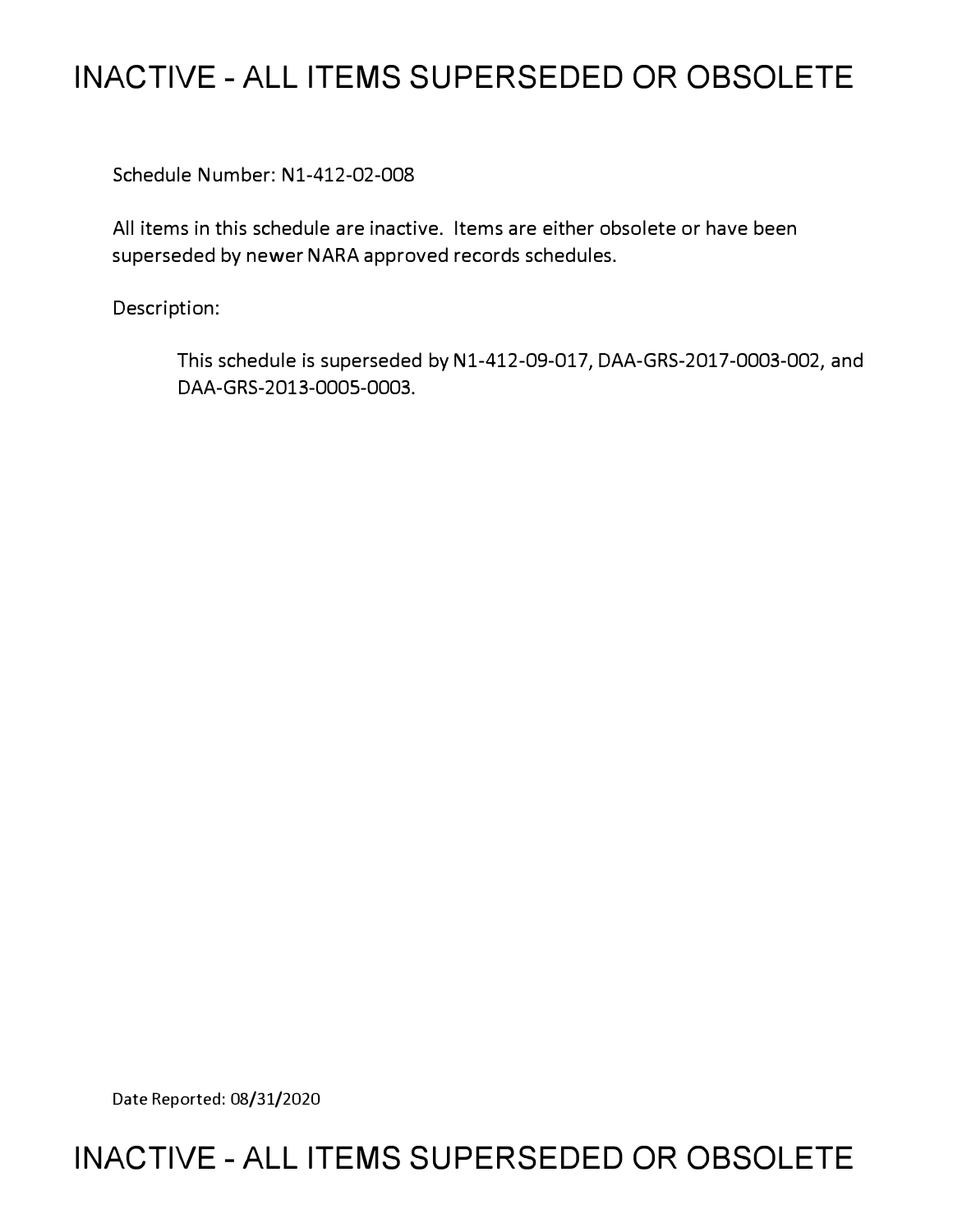|                                                                                                                                                                                                                                                                                                                                                                                                                                                                                                                                 |                                                                                          |              |              |                                                                                   | <b>LEAVE BLANK (NARA use only)</b>                                                      |                                               |  |
|---------------------------------------------------------------------------------------------------------------------------------------------------------------------------------------------------------------------------------------------------------------------------------------------------------------------------------------------------------------------------------------------------------------------------------------------------------------------------------------------------------------------------------|------------------------------------------------------------------------------------------|--------------|--------------|-----------------------------------------------------------------------------------|-----------------------------------------------------------------------------------------|-----------------------------------------------|--|
| <b>REQUEST FOR RECORDS DISPOSITION AUTHORITY</b>                                                                                                                                                                                                                                                                                                                                                                                                                                                                                |                                                                                          |              |              |                                                                                   | <b>JOB NUMBER</b>                                                                       |                                               |  |
| (See Instructions on reverse)                                                                                                                                                                                                                                                                                                                                                                                                                                                                                                   |                                                                                          |              |              | $3 - 02 - 8$                                                                      |                                                                                         |                                               |  |
| TO NATIONAL ARCHIVES and RECORDS ADMINISTRATION (NIR)<br>WASHINGTON, DC 20408                                                                                                                                                                                                                                                                                                                                                                                                                                                   |                                                                                          |              |              |                                                                                   | DATÉ RE                                                                                 |                                               |  |
| 1 FROM (Agency or establishment)<br><b>Environmental Protection Agency</b>                                                                                                                                                                                                                                                                                                                                                                                                                                                      |                                                                                          |              |              |                                                                                   | NOTIFICATION TO AGENCY                                                                  |                                               |  |
| <b>2. MAJOR SUBDIVISION</b>                                                                                                                                                                                                                                                                                                                                                                                                                                                                                                     |                                                                                          |              |              |                                                                                   | In accordance with the provisions of 44                                                 |                                               |  |
| Office of Air and Radiation                                                                                                                                                                                                                                                                                                                                                                                                                                                                                                     |                                                                                          |              |              | U S C. 3303a the disposition request,<br>including amendments, is approved except |                                                                                         |                                               |  |
| <b>3 MINOR SUBDIVISION</b><br>Certification and Compliance Division                                                                                                                                                                                                                                                                                                                                                                                                                                                             |                                                                                          |              |              |                                                                                   | for items that may be marked "disposition<br>not approved" or "withdrawn" in column 10. |                                               |  |
| 4. NAME OF PERSON WITH WHOM TO CONFER<br><b>5 TELEPHONE</b>                                                                                                                                                                                                                                                                                                                                                                                                                                                                     |                                                                                          |              |              | <b>DATE</b><br>ARCHIVIST OF THE UNITED STATES                                     |                                                                                         |                                               |  |
|                                                                                                                                                                                                                                                                                                                                                                                                                                                                                                                                 | Chris O'Donnell                                                                          | 202-260-1324 |              | $10 - 4 - 02$                                                                     |                                                                                         |                                               |  |
|                                                                                                                                                                                                                                                                                                                                                                                                                                                                                                                                 |                                                                                          |              |              |                                                                                   |                                                                                         |                                               |  |
| <b>6. AGENCY CERTIFICATION</b><br>I hereby certify that I am authorized to act for this agency in matters pertaining to the disposition of its records<br>and that the records proposed for disposal on the attached $\frac{3}{\sqrt{2}}$ page(s) are not now needed for the business<br>of this agency or will not be needed after the retention periods specified; and that written concurrence from<br>the General Accounting Office, under the provisions of Title 8 of the GAO Manual for Guidance of Federal<br>Agencies, |                                                                                          |              |              |                                                                                   |                                                                                         |                                               |  |
|                                                                                                                                                                                                                                                                                                                                                                                                                                                                                                                                 | is not required;<br>is attached; or                                                      |              |              |                                                                                   | has been requested                                                                      |                                               |  |
| <b>DATE</b>                                                                                                                                                                                                                                                                                                                                                                                                                                                                                                                     | SIGNATURE OF AGENCY REPRESENTATIVE                                                       |              | <b>TITLE</b> |                                                                                   |                                                                                         |                                               |  |
| Chris O'Donnell (Aria V'Aonnell<br>2/08/2002                                                                                                                                                                                                                                                                                                                                                                                                                                                                                    |                                                                                          |              |              |                                                                                   | Agency Records Officer                                                                  |                                               |  |
| 7.<br><b>ITEM</b><br>NO.                                                                                                                                                                                                                                                                                                                                                                                                                                                                                                        | 8. DESCRIPTION OF ITEM AND PROPOSED DISPOSITION                                          |              |              |                                                                                   | 9. GRS OR<br><b>SUPERSEDED</b><br><b>JOB CITATION</b>                                   | 10. ACTION<br><b>TAKEN (NARA</b><br>USE ONLY) |  |
|                                                                                                                                                                                                                                                                                                                                                                                                                                                                                                                                 | See attached U.S. EPA 485 - Certification and Fuel<br>Economy Information System (CFEIS) |              |              |                                                                                   |                                                                                         |                                               |  |
|                                                                                                                                                                                                                                                                                                                                                                                                                                                                                                                                 | al agency nR<br>115-109<br>NSN 7540-00-634-4064                                          |              |              |                                                                                   |                                                                                         |                                               |  |
| STANDARD FORM 115 (REV. 3-91)<br>Prescribed by NARA<br>36 CFR 1228<br>PREVIOUS EDITION NOT USABLE                                                                                                                                                                                                                                                                                                                                                                                                                               |                                                                                          |              |              |                                                                                   |                                                                                         |                                               |  |

×

y.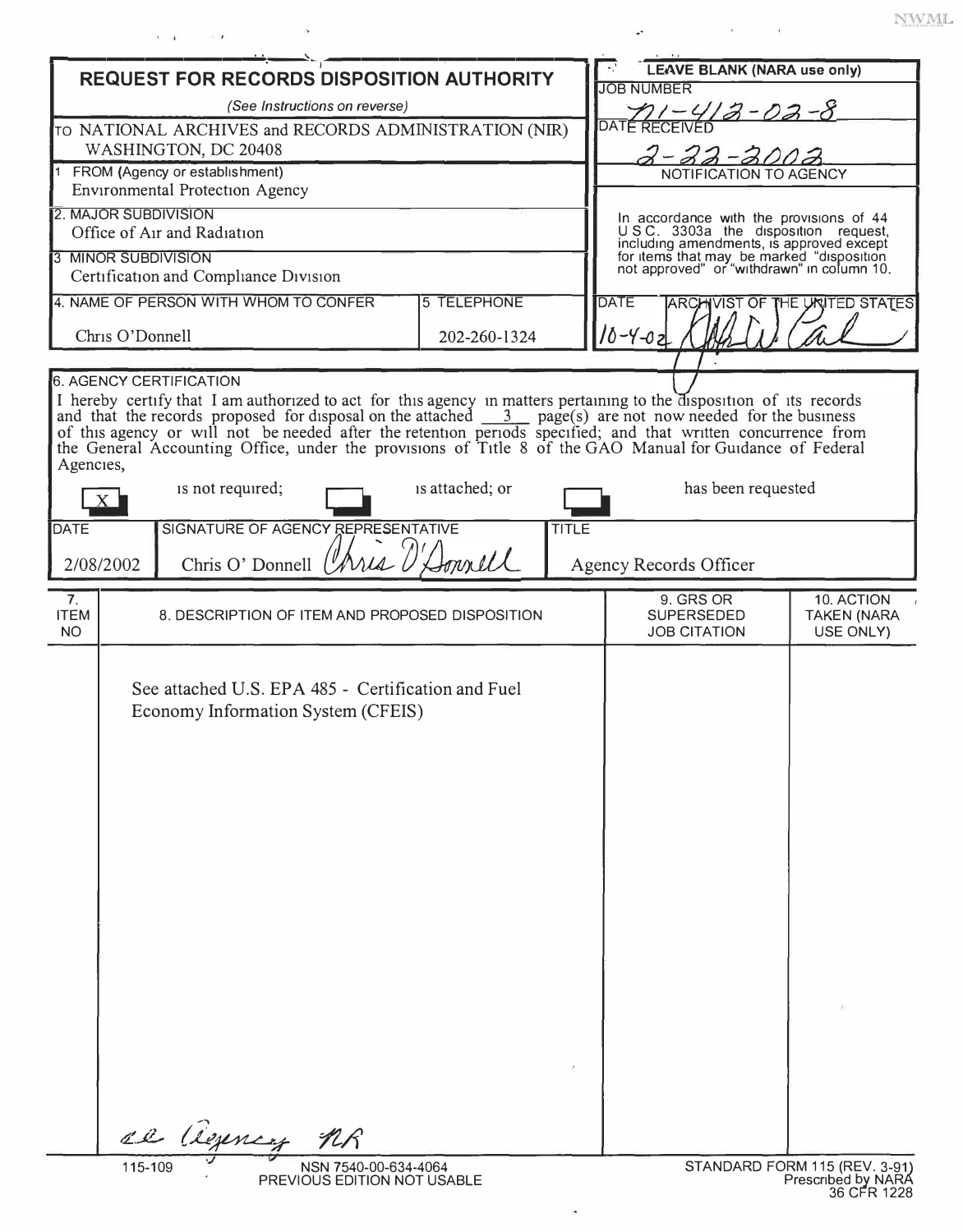# **EPA Records Schedule 485**

## **Status:** Final, 06/30/2008

**Title:** Certification and-Fuel Economy Information System (CFEIS)

## **Program:** Air

**Applicability:** National Vehicle and Fuel Emissions Laboratory (NVFEL)

**Function:** 108-025-01-01-02 - Manage Mobile Air Pollution Sources

## **NARA Disposal Authority:**

This schedule authorizes the disposition of the record copy in any media (media neutral), excluding any records already in electronic form. Records designated for permanent retention must be transferred to the National Archives in accordance with NARA standards at the time of transfer.

• Nl-412-02-8

## **Description:**

The Certification and Fuel Economy Information System (CFEIS) is a\_relational database management system for processing vehicle emission and fuel economy information. This information, gathered from automobile manufacturers, testing laboratories, and EPA analysts, is used to determine if a particular car or truck is in compliance with federal regulations so EPA can certify it for sale in the United States. CFEIS supports light duty vehicle and truck emissions and fuel economy requirements as detailed in the Clean Air Act (CAA) and the Energy Policy Conservation Act (EPCA). CFEIS was built to replace an older mainframe-based system with a newer, more flexible and accessible system. The legacy system's processes were re-examined for improvements in efficiency and outcome, building a new relational data model from the ground up.

## **Disposition Instructions:**

**Item a:** Electronic software system

The Office of Air and Radiation, Office of Transportation and Air Quality, Compliance and Innovative Strategies Division is responsible for the disposition of this item.

- **Disposable**
- Destroy when no longer needed to ensure access to, and use of, the electronic records throughout the authorized retention period.

#### **Item b:** Input

- **Disposable**
- Follow instructions for EPA 171.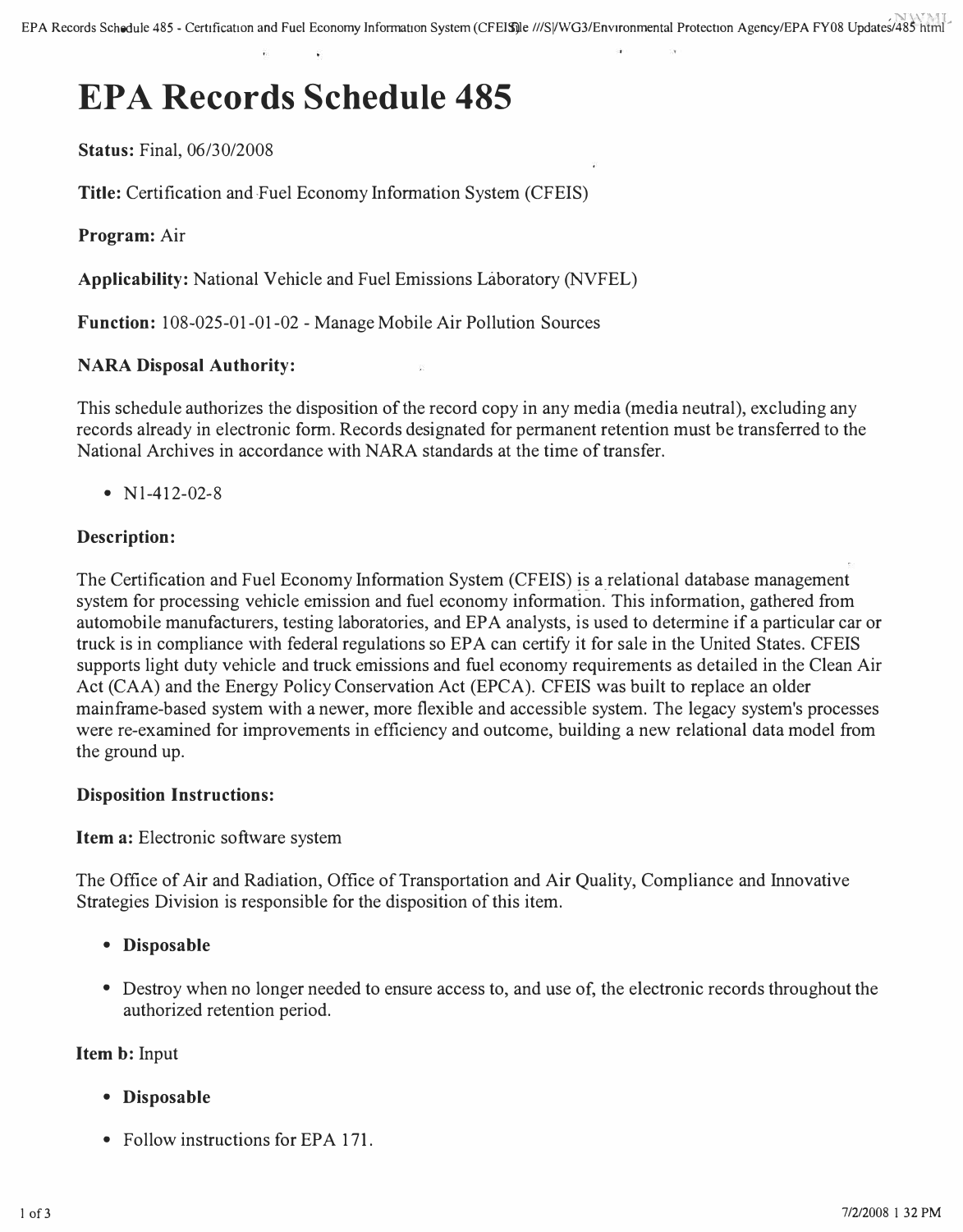#### **Item c:** Electronic data

The Office of Air and Radiation, Office of Transportation and Air Quality, Compliance and Innovative Strategies Division is responsible for the disposition of this item.

- **Permanent**
- Close at end of the model year cycle.
- Transfer data in an annual snapshot to the National Archives, as specified in 36 CFR 1228.270 or standards applicable at the time.

#### **Item d:** Output and reports

- **Varies**
- File with related records and follow instructions for the related records.

#### **Item e:** System documentation

The Office of Air and Radiation, Office of Transportation and Air Quality, Compliance and Innovative Strategies Division is responsible for the disposition of this item.

#### **• Permanent**

• Transfer those records necessary to document how the system captures, manipulates, and outputs data to the National Archives, as specified in 36 CFR 1228.270 or standards applicable at the time. The documentation is transferred with the electronic data (item c). Data is captured in an annual "snapshot."

#### **Guidance:**

Records containing copies of the certification and analyses are scheduled as EPA 482 - Certification Records.

Information available to the public on the EPA Internet site at<http://www.epa.gov.oms.>

To assure the protection of confidential business information (CBI) after transfer to the Center for Electronic Records, the transferring EPA office should prepare a memo setting out the statutory restrictions associated with the data. The Archivist and employees of NARA are subject to the same restrictions.

#### **Reasons for Disposition:**

The following changes were made in the 06/30/2008 version:

- Revised the description.
- Updated contact information.

The following changes were made in the 04/30/2008 version: